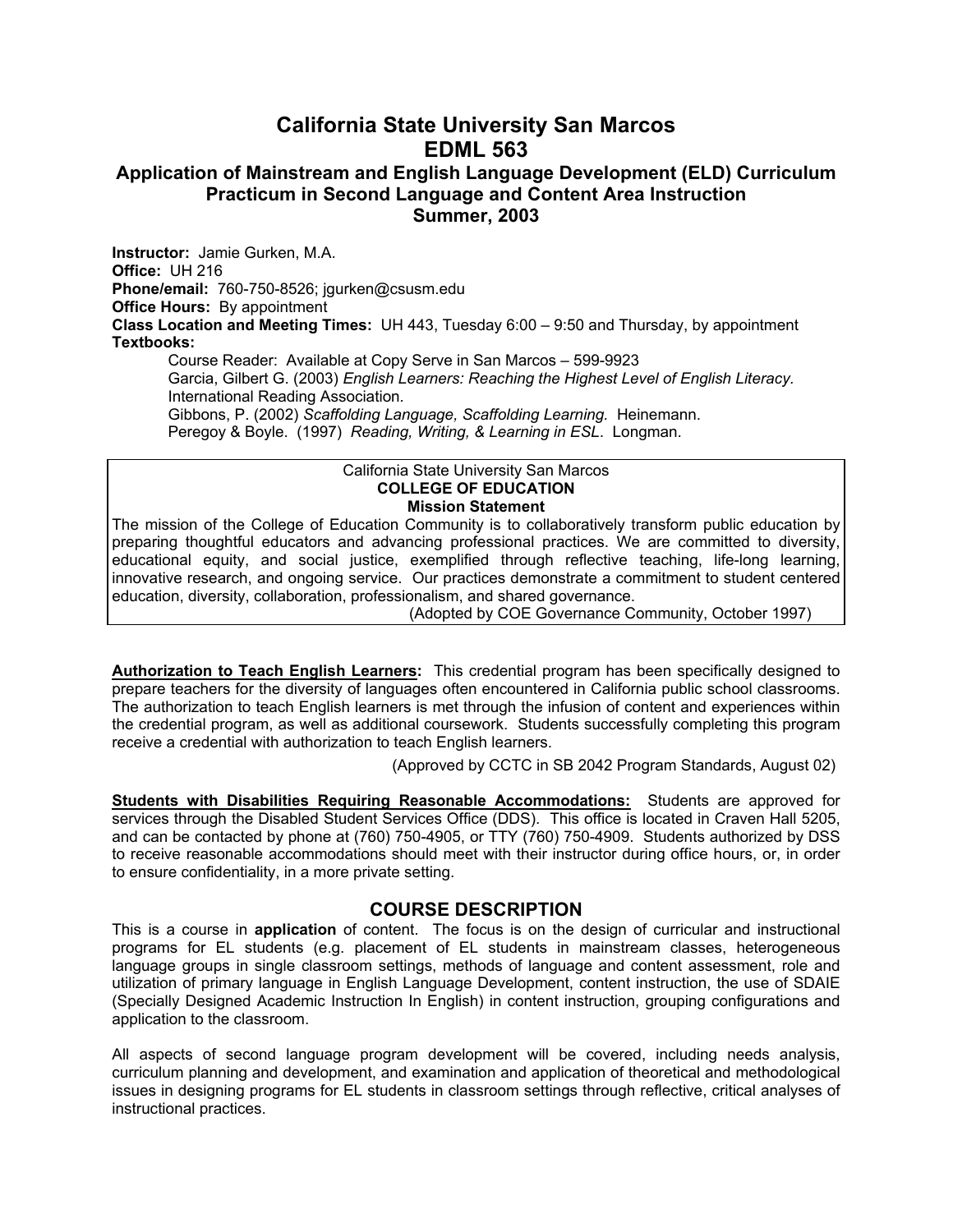### **COE Attendance Policy**

Due to the dynamic and interactive nature of courses in the College of Education, all students are expected to attend all classes and participate actively. At a minimum, students must attend more than 80% of class time, or s/he may not receive a passing grade for the course at the discretion of the instructor. Individual instructors may adopt more stringent attendance requirements. Should the student have extenuating circumstances, s/he should contact the instructor as soon as possible.

A good student is one who adheres to standards of dependability and promptness. If you miss one class session or are late (or leave early) for two or more sessions, you cannot receive an A. If you miss two class sessions or are late (or leave early) for 4 or more sessions, you cannot receive a B. Late arrivals and early departures will each count as a 1/2 absence.

### **COURSE REQUIREMENTS**

All students are expected to participate in class activities and demonstrate reflective thinking and learning both in writing and in class discussions. It is important that students are well prepared for course sessions by completing the readings and assignments scheduled *before* the class meeting. Unless otherwise negotiated with the instructor, all assignments are to be handed in on the due date. **Assignments not turned in on the due date will lose 5% of possible credit per day.** After two weeks, late assignments will be given a zero. Assignments should be typed and double-spaced (except for class journal). If you have extraordinary circumstances in your life which will impact your assignments, please let me know. I want you to be able to stay in school and succeed. If you have any questions or concerns, please feel free to come in and speak with me about them.

### **GRADING SCALE**

| <b>Assignment</b>                    | <b>Points Possible</b> | <b>Scale</b>    |
|--------------------------------------|------------------------|-----------------|
| Attendance/professional disposition  | 10 points              | $94-100\% = A$  |
| Facilitation of assigned readings    | 10 points              | $90-93\% = A$   |
| Reading response/interactive journal | 10 points              | $87-89\% = B+$  |
| SDAIE unit plan                      | 60 points              | $84-86\% = B$   |
| <b>SDAIE demonstration lesson</b>    | 10 points              | $80-83\% = B$   |
|                                      |                        | $78-79\% = C +$ |

### **ASSIGNMENT DESCRIPTIONS**

**Attendance/Professional Disposition** (**10 points) –** Your promptness and attendance is critical to your success in this class. Professional disposition includes qualities desired in every professional educator, such as active participation, critical thinking, cooperative skills, tolerance and a positive attitude.

#### **Facilitation of readings (10 points)**

Each class member will have the opportunity to lead/facilitate a short (20 min. *maximum*) activity or presentation that applies and extends their understanding of the readings for the week. Be sure to include SDAIE strategies. Possibilities will be discussed in class. You will need to work with a partner for this assignment. A sign up sheet will be circulated the first week of class.

#### **Reading Response/Interactive Journal (10 points)**

For this project, you will be keeping a Reading Response Journal. For each set of readings you may respond in a variety of ways that reflect multiple ways of demonstrating knowledge. Possible formats such as "found poems," graphic organizers, double entry, sketches, K-W-L chart, drama, etc. will be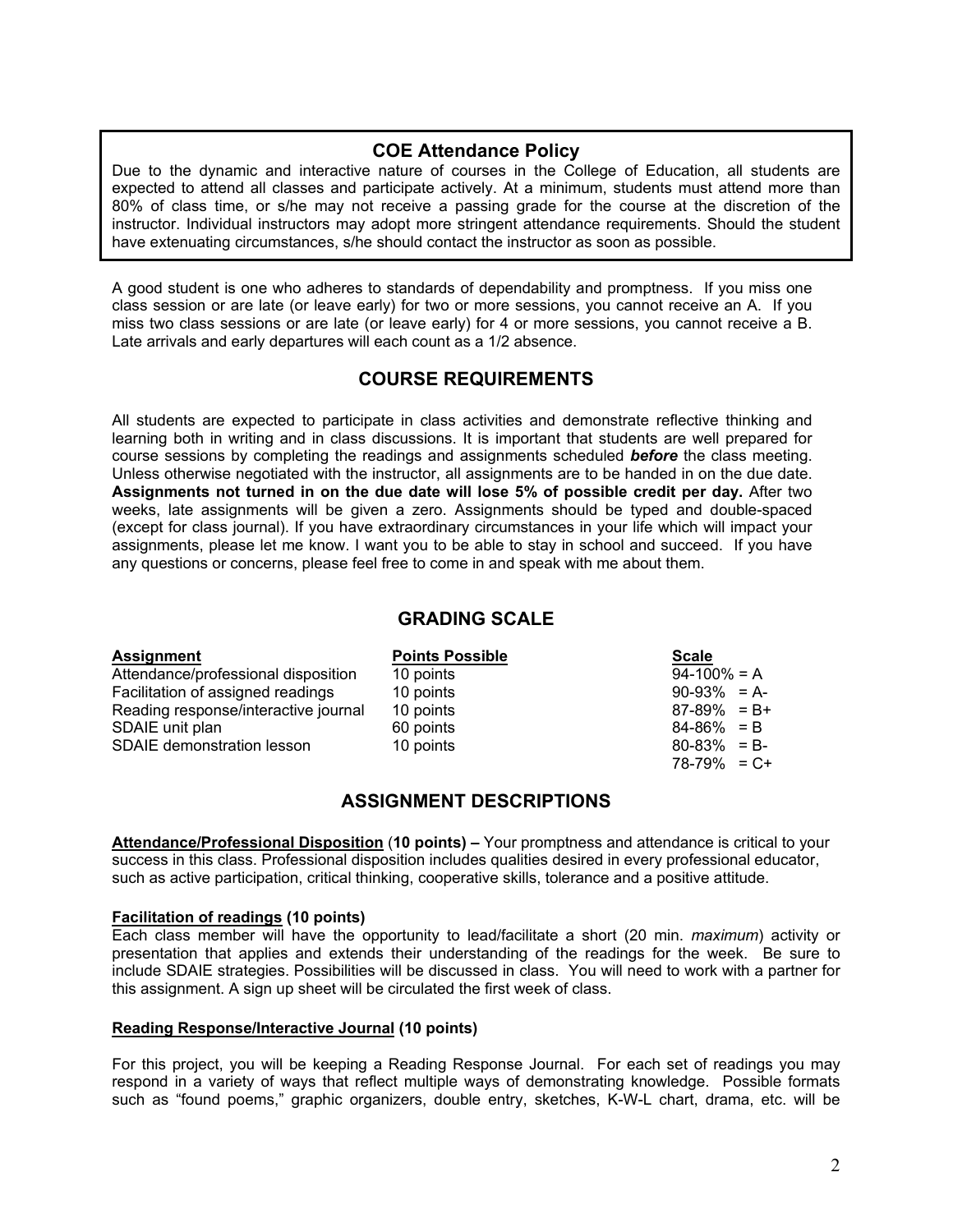highlighted in class. Effective journals are practical in nature, connecting course content with teaching experiences and observations, expressing your ideas, opinions, questions and concerns relative to your life as a teacher of English learners. This assignment is ongoing and begins with readings for the second session and will continue until the last week of class. Journal entries must be at least one page in length. Because this journal will be interactive in nature, responses will be collected each class meeting in order for the instructor to read and respond. Each journal entry needs to include the date and title of the readings and the reader's response in their chosen format. Journal entries must be completed *before* each class meeting. This journal will be graded according to its comprehensiveness, insightful connections, and "deep understanding" of the issues. . A complete collection of your journal responses along with a journal self-reflection rubric will be turned in on the last day of class. **Due date: August 12**

#### **SDAIE Unit Plan (60 points)**

Providing rigorous academic instruction that also facilitates English language acquisition is critical to the academic achievement of English learners. This assignment will provide you with an opportunity to demonstrate ways in which curriculum and instruction, while remaining grade level appropriate, can be modified so that it is comprehensible to English Learners. You will design or adapt a unit of at least three sequential lessons that employ SDAIE methodology. Choose a theme/topic that will be practical and useful to you in your own teaching. Lesson plans, either a 5 step or "Into, Through and Beyond", should be formulated to meet the needs of English Learners. The final plans should include the criteria listed below. Be certain to provide a reflective evaluation of the lesson plans by addressing the following questions:

- Does each lesson use scaffolding techniques that help to facilitate student understanding (e.g. the use of visuals, manipulatives, realia, and drama)?
- Does each lesson emphasize the presentation of content in context?
- Does each lesson take into consideration the varying English proficiencies of English learner students?
- Do the lesson strategies incorporate group collaboration, cooperative learning activities, peer assistance, or other work group techniques?
- Does the lesson incorporate the culture, lived experiences, and if possible, the language of the students?
- Is the curriculum reflected in the lesson challenging and not watered down?
- Does the lesson address multiple intelligences/learning modalities?

#### **Due date: August 7**

**SDAIE Presentation (10 points) –** Each student will have 20 minutes to present a SDAIE component of their Unit Plan to the class. Presentations will be scheduled for the last two sessions of class.